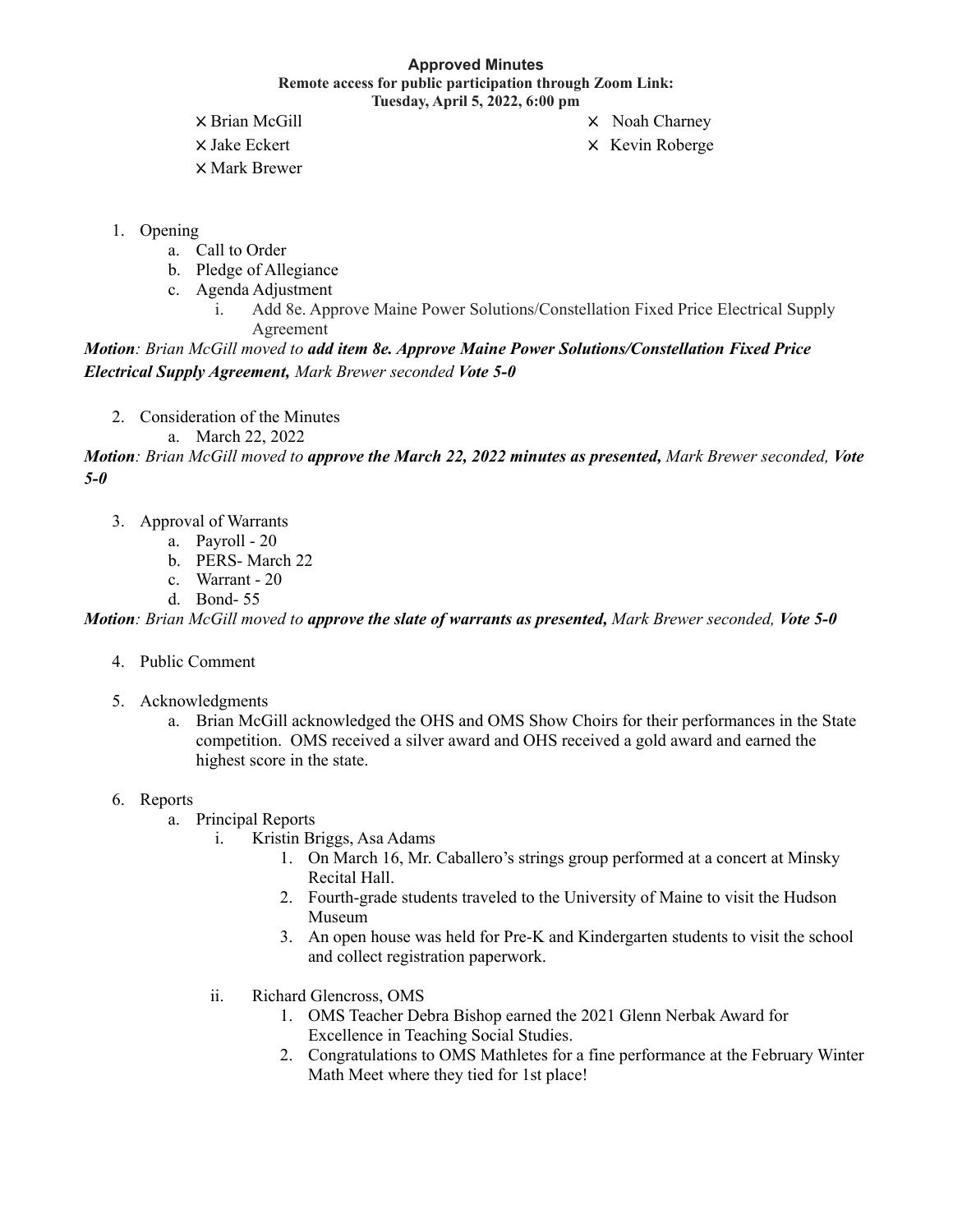- iii. Sam Runco and Meredith Diamond, OHS
	- 1. Many OHS students are being recognized for their scholastic and academic achievements.
	- 2. The April meeting of the Parent Advisory Group will discuss the bell schedule for the 2022-2023 school year.
	- 3. There is lots of excitement over the near completion of the new performing arts center.
	- 4. Working out the class schedule for 2022-2023 to best serve the need of OHS students.
- b. Superintendent Report
	- i. Meredith Higgins, Superintendent
		- 1. Special Education teachers Karen Frye and Danelle Farrell, have resigned.
		- 2. Interview committees for the Asa Principal and Director of Learning positions are currently reviewing the applicant pool.
			- a. Interviews and hiring timeline for the Asa Principal position is on schedule to happen before Spring Break.
			- b. Director or Leaning interviews will take place during the week after Break.
		- 3. We are still looking for applications for Student Board Representative

## 7. Discussion Items

- a. COVID Discussion
	- i. Frustrations with the pooled testing company, and delivery service. The company has promised that it will not happen again.
- b. Board self-evaluation reflection
	- i. Data was collected through a feedback survey sent to the entire RSU 26 community
	- ii. Survey results inform the Board goals for the next year.
	- iii. Brian McGill presented a summary of the results of the Board survey.
	- iv. The Board went through the MSBA guidelines for school boards to aid in reflection.
- c. Capital Improvement Planning Self Managed Projects
	- i. Superintendent Higgins presented the Board with a handout with outstanding capital improvement projects and their construction estimates.
	- ii. Building Committee has met to discuss the projects, and prioritize the order of completion.
	- iii. A phased approach to roof renovations is thought to be the best solution to facilitate other improvement projects.

*Motion: Brian McGill moved to authorize the superintendent or designee to execute a contract with Restorations Unlimited of Maine for Asa siding not to exceed \$190,000, Mark Brewer seconded, Vote 5-0*

*Motion: Brian McGill moved to authorize the superintendent or designee to execute a contract with Roof* Systems of Maine, to initiate the first two priority items not to exceed \$190,000, with the understanding that *additional discussions on roofs will be made before additional funds are committed, Mark Brewer seconded, Vote 5-0*

*Motion: Brian McGill moved to allow the superintendent or designee to execute design contracts with Haley Ward, to commence on design work not to exceed \$85,000, Mark Brewer seconded, Vote 5-0*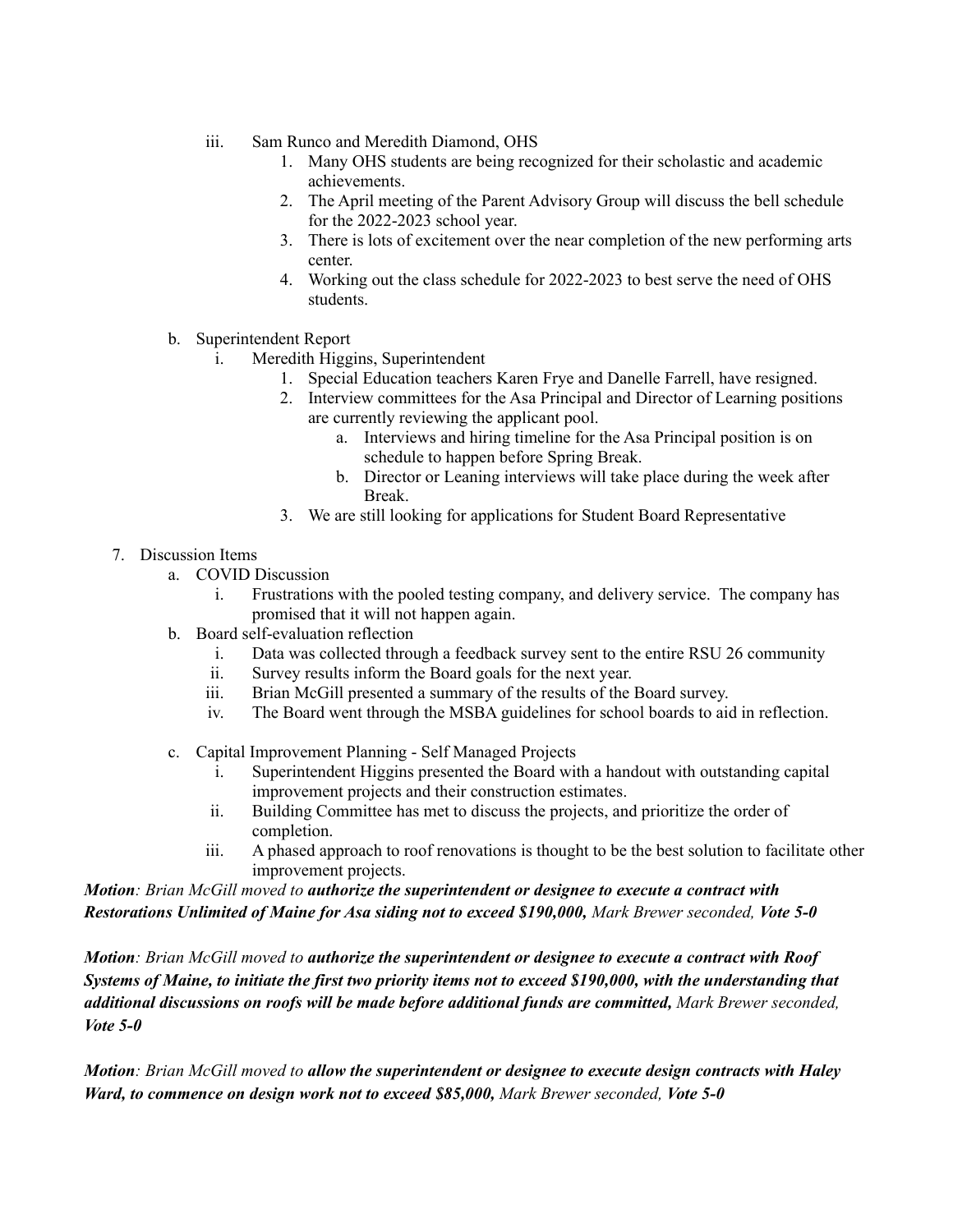- d. FY 23 Budget
	- i. Superintendent Higgins presented the Board with updated budget recommendations for the 2022-2023 school year.
	- ii. Changes to the proposed budget have been made incorporating changes discussed at the last Board meeting as well as new discoveries.
		- 1. \$79,000 was removed from the budget expenditures
	- iii. The Board discussed the budgets surrounding the Assistant Principal position at Asa, the choir director position, and the Asa Art teacher position, and each Board member presented their opinion.
- 8. Action Items
	- a. Staff Nominations
		- i. Co-curricular nominations

*Motion: Brian McGill moved to approve the slate of co-curricular nominations as presented, Mark Brewer seconded, Vote 5-0*

- b. A&E Contracts for Self Managed Projects
- c. Auditorium Manager Job Description & MOU

*Motion: Brian McGill moved to approve the Auditorium Manager job description, Mark Brewer seconded, Vote 5-0*

Motion: Brian McGill moved to approve the MOU between the Orono Education Association and the RSU 26 *Board of Directors pertaining to adding the Auditorium Manager position, Mark Brewer seconded, Vote 5-0*

## d. Approve FY23 Calendar

Motion: Brian McGill moved to adopt the FY 23 calendar as presented, Mark Brewer seconded, Vote 4-1

- e. Approve Maine Power Solutions/Constellation Fixed Price Electrical Supply Agreement
	- i. A six-month contract is recommended, hoping that the energy prices stabilize before **October**

## *Motion: Brian McGill moved to authorize the superintendent to execute a contract with Maine Power Solutions/Constellation as presented with the six-month option, Mark Brewer seconded, Vote 5-0*

- 9. Subcommittee Reports
	- a. Policy Subcommittee
		- i. Worked on Policies IKF and IKEB and another policy on promotion and advancement
	- b. United Technology Center
	- c. SPRPCE
	- d. Curriculum Subcommittee
	- e. Facilities/Building committee
		- i. Beginning to discuss self-managed projects
		- ii. Punch lists are being checked off, and construction is almost to substantial completion
	- f. DEI Leadership Team
		- i. Planning on getting an action plan together before the conclusion of the school year
- 10. Other Business
- 11. Future Agenda Items
- 12. Public Comment